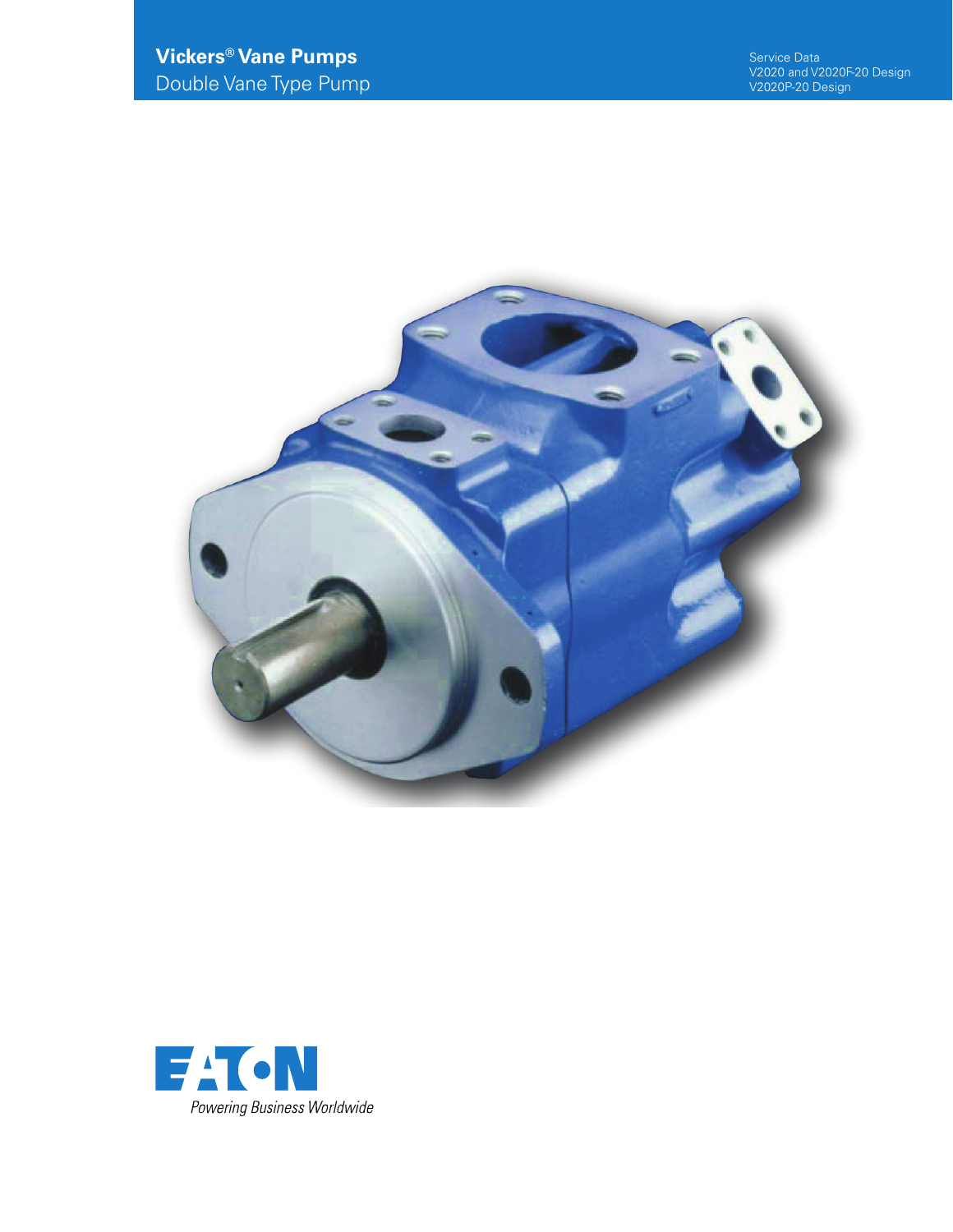



| <b>Model Designation</b> | Pressure<br>Setting<br>(PSI) | Control<br>Valve S/A |
|--------------------------|------------------------------|----------------------|
| V2020F-******-***A20     | 250                          | 229613               |
| V2020F-*******-***B20    | 500                          | 233018               |
| V2020F-******-***C20     | 750                          | 232794               |
| V2020F-*******-***D20    | 1000                         | 232795               |
| V2020F-*******-***E20    | 1250                         | 232796               |
| V2020F-*******-***F20    | 1500                         | 232797               |
| V2020F-******-***G20     | 1750                         | 232798               |
| V2020F-*******-***H20    | 2000                         | 232799               |
| V2020F-*******-***J20    | 2250                         | 233019               |
| V2020F-*******-***K20    | 2500                         | 233020               |

Eaton Hydraulics, Incorporated 2000 All Rights Reserved



12 or 13

11

73074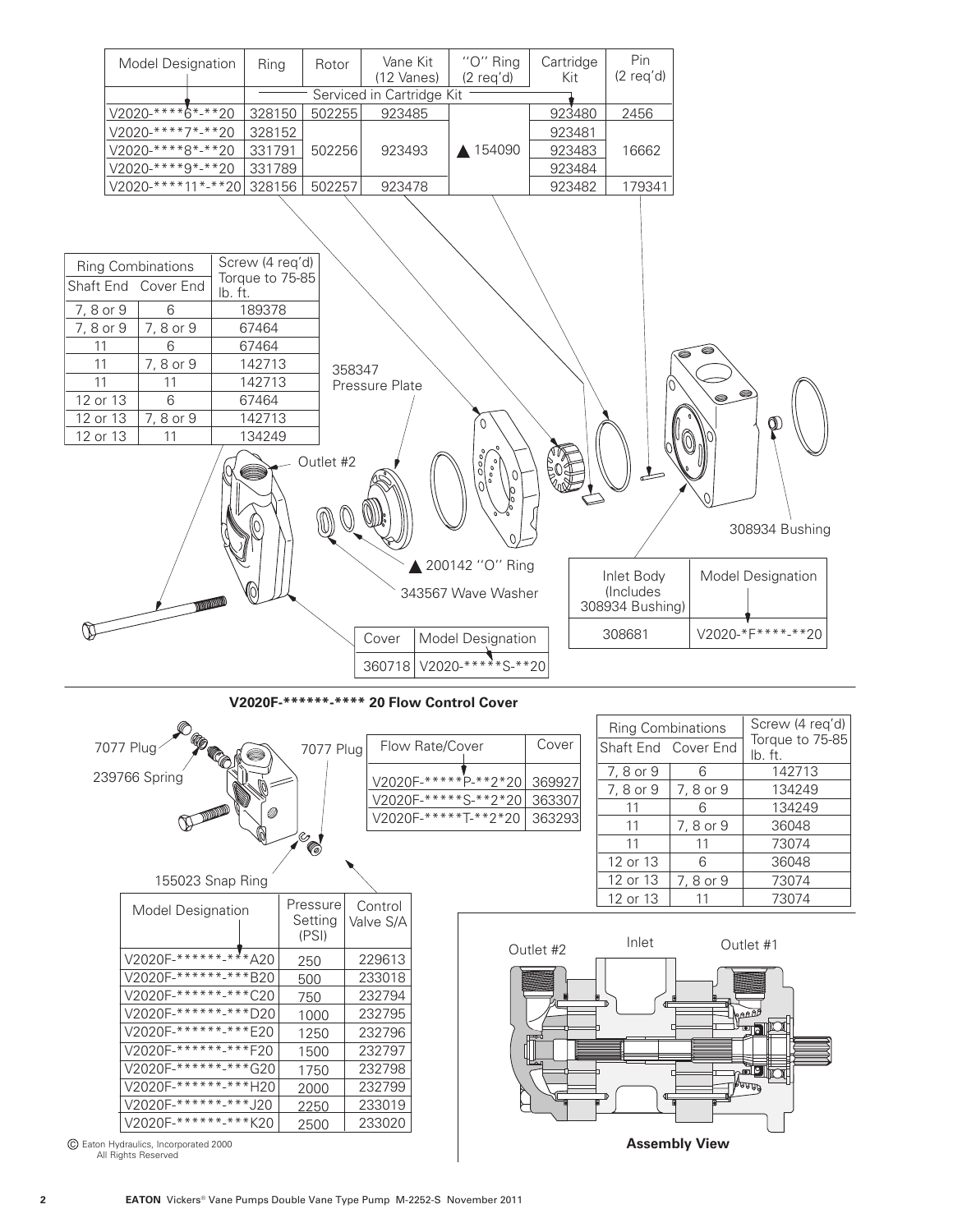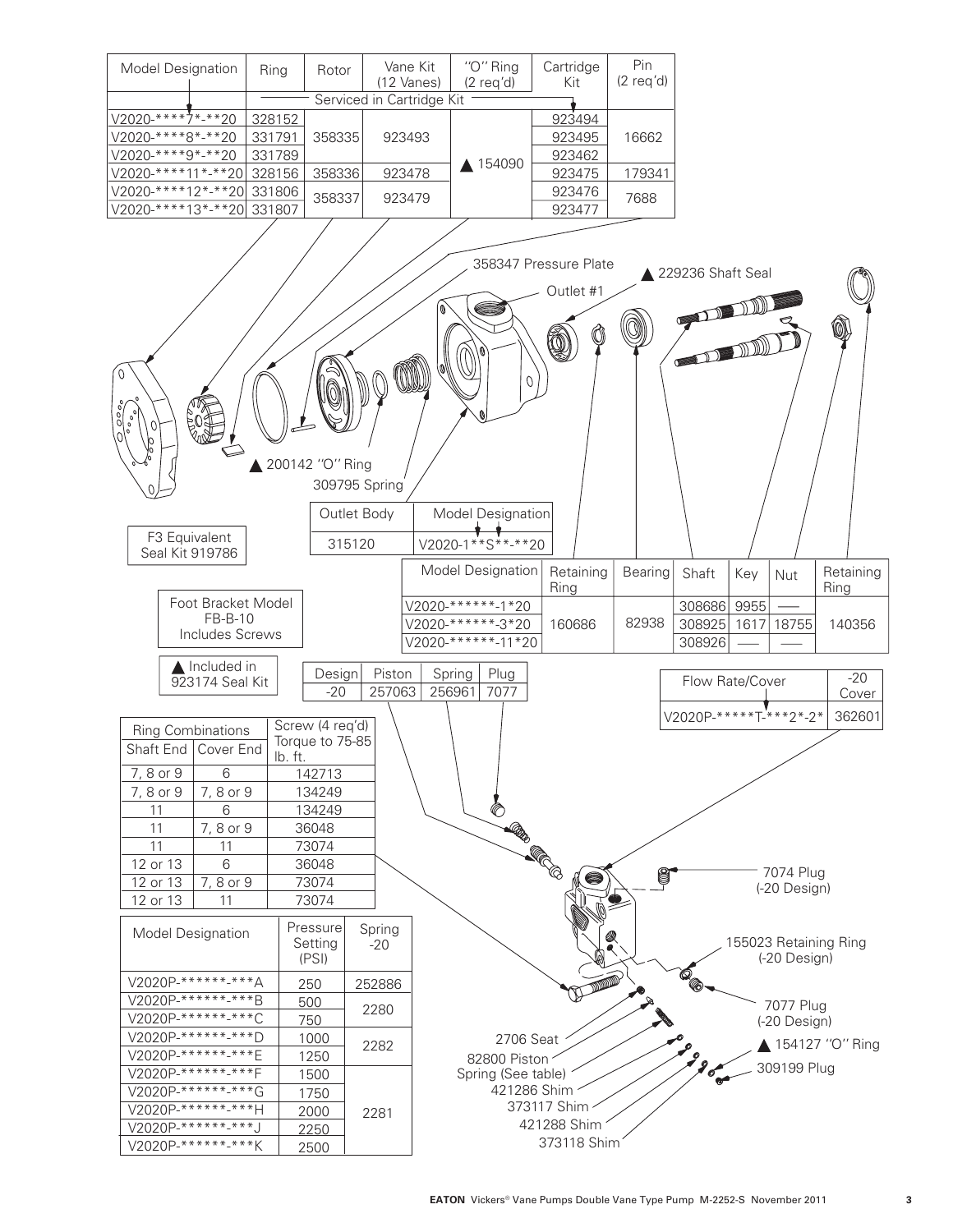# Model Code

| $(F3) - V2020 - (*) * (*) F * S * S - 1 * * - * * - 20 (L)$ |  |  |  |  |  |  |
|-------------------------------------------------------------|--|--|--|--|--|--|
|                                                             |  |  |  |  |  |  |

| 1 Viton Seals                                                                                                        | $\overline{7}$ Inlet Port                                         | 12 Shaft                                            |
|----------------------------------------------------------------------------------------------------------------------|-------------------------------------------------------------------|-----------------------------------------------------|
| (Omit if not required.)                                                                                              | F - 4-bolt flange                                                 | Straight t                                          |
| 2 Vane Pump                                                                                                          | 8 Ring Capacity - Shaft End                                       | $\vert$ 13 $\vert$ Outle                            |
| 3 Series                                                                                                             | (USgpm at 1200 rpm and 100 psi)<br>$7 - 7$ USgpm<br>8 - 8 USgpm   | (Facing co<br><b>Outlet</b><br>C<br>#1<br>Ħ         |
| $4$ Cover Type                                                                                                       | $9 - 9$ USgpm<br><b>11 - 11 USgpm</b><br><b>12 - 12 USgpm</b>     | А<br>F<br>E<br>B<br>$\overline{C}$<br>C             |
| $F$ – Flow control cover<br>$P$ – Priority valve cover<br>Omit for standard cover.                                   | <b>13</b> - 13 USgpm<br><b>9 No. 1 Outlet Port (Shaft End)</b>    | $\overline{D}$<br>$\Gamma$<br>Any coml<br>be used.  |
| 5 Mounting                                                                                                           | S - 1.062-12 UN-2B thread                                         | (i.e. V202<br>$A - Oppo$<br>$D - 90$ CC             |
| $F - \text{Flange}$<br>$P$ – Foot bracket                                                                            | 10 Ring Capacity - Cover End                                      |                                                     |
| <sup>6</sup> Foot Bracket                                                                                            | (USgpm at 1200 rpm and 100 psi)<br>$6 - 6$ USgpm<br>$7 - 7$ USgpm | $\boxed{14}$ Flow<br>(Thru orifi                    |
| Mounting position with respect to inlet<br>port when viewed from shaft end. No<br>code required for inlet port at 12 | 8 - 8 USgpm<br>$9 - 9$ USgpm<br><b>11</b> - 11 USgpm              | $ 15 $ Press                                        |
| o'clock.<br>$P$ – Inlet port at 3 o'clock<br>6 - Inlet port at 6 o'clock<br>9 - Inlet port at 9 o'clock              | 11 No. 2 Outlet Port Connections                                  | $C - 750$<br>$D - 1000$<br>$E - 1250$<br>$F - 1500$ |
| Omitted for flange mounting.                                                                                         | (See table below.)                                                | $G - 1750$<br>$H - 2000$                            |

#### **Outlet No. 2 Port Connections (Cover End)**

| Code | Std.<br>Cover        | <b>Flow Control Cover</b> |                     | <b>Priority Valve Cover</b> |                                   |                     |  |
|------|----------------------|---------------------------|---------------------|-----------------------------|-----------------------------------|---------------------|--|
|      |                      | <b>Pressure</b>           | Tank                | Primary<br>Outlet           | <b>Secondary</b><br><b>Outlet</b> | Tank                |  |
| P    |                      | .750-16<br>St. thd.       | .500<br>NPT thd.    |                             | ۰                                 |                     |  |
| S    | 1.062-12<br>St. thd. | .750-16<br>St. thd.       | 1.062-12<br>St. thd |                             | $\overline{\phantom{0}}$          |                     |  |
|      |                      | .750-16<br>St. thd.       | .750-16<br>St. thd. | .750-16<br>St. thd.         | .875-14<br>St. thd.               | .750-16<br>St. thd. |  |

For satisfactory service life of these components, use full flow filtration to provide fluid which meets ISO cleanliness code 16/13 or cleaner. Selections from pressure, return, and in-line filter series are recommended.

### **Type**

hread

#### **Positions**

over end of pump)

| Outlet<br>#1 | Outlet<br>#2 | <b>Position</b>           |
|--------------|--------------|---------------------------|
|              |              | Opposite inlet            |
| R            | К            | $90^\circ$ CCW from inlet |
|              | ⊖            | Inline with inlet         |
|              |              | 90° CW from inlet         |

bination of outlet positions may See model code unit  $20P***AD-20$ ).

- site inlet (Outlet #1)
- **CW** from inlet (Outlet #2)

#### **Rate**

ice in cover USgpm)

#### **Pressure Setting**

| <b>C</b> - 750  |
|-----------------|
| $D - 1000$      |
| $E - 1250$      |
| $F - 1500$      |
| <b>G</b> - 1750 |
| $H - 2000$      |
| $J - 2250$      |
| <b>K</b> - 2500 |
|                 |

#### 16 Design

#### **Rotation**

(Viewed from shaft end) **L** - Left hand (CCW rotation) Omitted for right hand rotation.